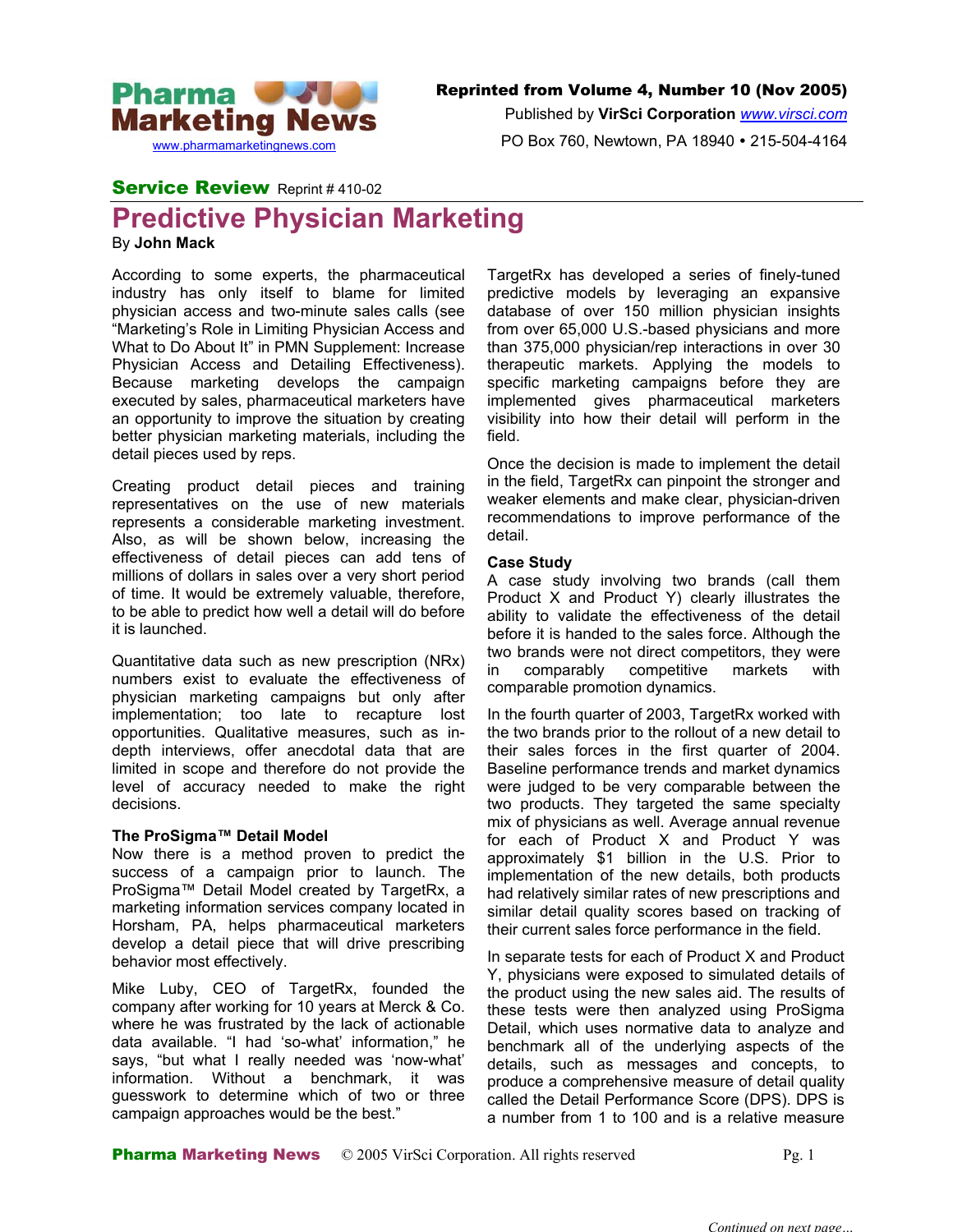of how well a campaign is likely to driver new prescribing. Since it is a relative index, it can compare a campaign that gets tested to many others, providing powerful perspective.

The final analysis of the new details predicted that Product X's new detail would be more effective than its existing detail and that it would likely drive an increase in new prescription market share. Conversely, analysis of Product Y's detail predicted that the new detail would be less effective than its existing piece and that share would be flat to slightly declining, all other things being equal (see TABLES 1 and 2).

If the pharmaceutical industry is to effectively execute on their strategies and realize the opportunities identified in The Kerdan 10, the boundaries created by siloed organizations must be overcome.

*Continued on next page…*

### **TABLE 1: Product X DPS Results from December 2003 Promotions Test**

| <b>Product X in-Field Score Oct-Dec 2003</b> | 39 |
|----------------------------------------------|----|
| Predicted Field DPS Low Decile Physicians    | 52 |
| Predicted Field DPS High Decile Physicians   | 48 |

**Prediction: The new detail would be an improvement over the current Product X detail and share would increas e, all else equal.** 

#### **TABLE 2: Product Y DPS Results from December 2003 Promotions Test**

| <b>Product Y in-Field Score Oct-Dec 2003</b> | 45 |
|----------------------------------------------|----|
| <b>Predicted Field Score</b>                 | 47 |

**Prediction: The new detail would NOT be an improvement over the product's current detail and share will be flat or down, all else equal.** 



Figure 1: Market share performance for Product X and Product Y in the months following introduction of new campaign: As predicted, share increased steadily for Product X and declined for Product Y. Source: TargetRx.